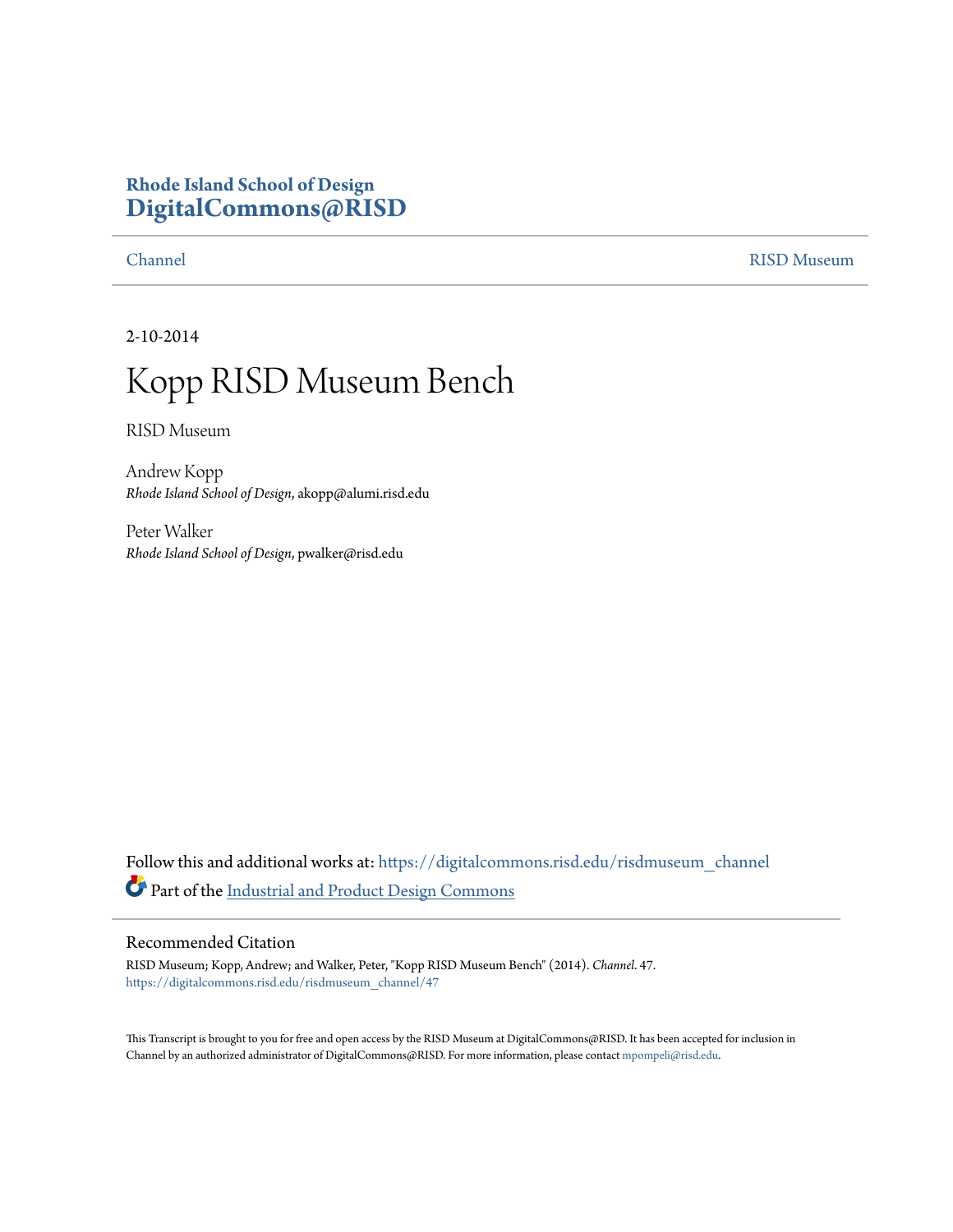My name is Andrew Kopp. I am a second year grad student in Furniture Design. In designing my bench, the objects that I was inspired by were the metal objects in the museum.

The surfaces of all these metal pieces really informed me. I didn't want to try to imitate or copy these pieces because they have acquired this patina over a large amount of time; over thousands of years. I only wanted to use these as influences or inspirations to devote my own process. I didn't want it to compete with the work in the space. I really wanted it to just compliment the work.

I think it's very valuable that this class taught me and the other students how to work with real world client. It's a good transition between the school world and building for a project. Building a project for school and building a project for a client is very different.

The museum allowing the students to express their own design qualities is a very good compliment, and I think it works really well, and the benches really show that they are truly the students' designs, but directed towards solving the need of the museum.